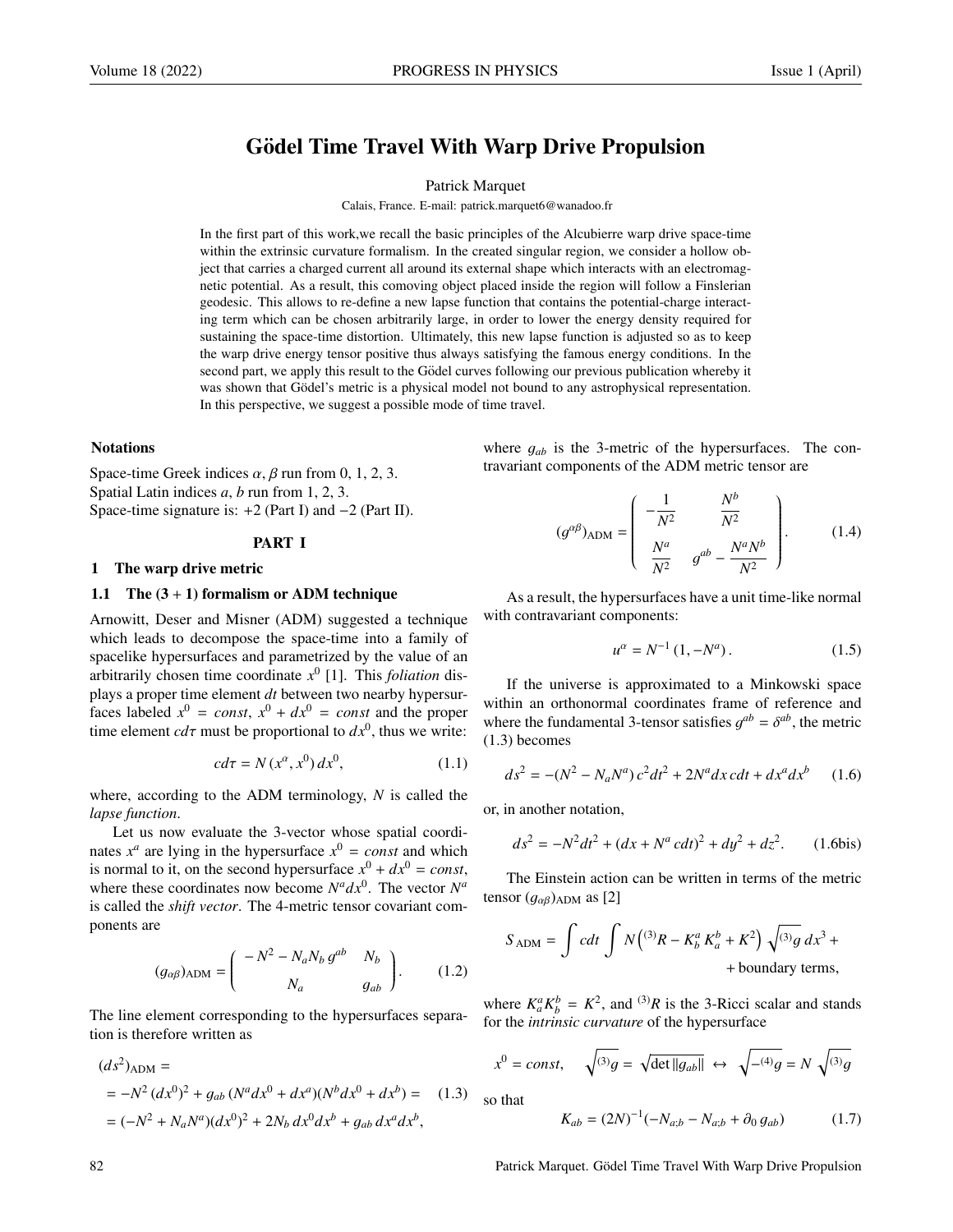represents the *extrinsic curvature*, and as such describes the manner in which the hypersurface  $x^0 = const$  is embedded in the surrounding space-time. The rate of change of the 3 metric tensor  $q_{ab}$  with respect to the time label can be decomposed into "normal" and "tangential" contributions:

- The normal change is proportional to the extrinsic curvature  $2K_{ab}/N$  of the hypersurface;
- The tangential change is given by the Lie derivative of  $g_{ab}$  along the shift vector  $N^a$ , namely:

$$
L_N g_{ab} = 2N_{(a;b)} \,. \tag{1.8}
$$

With the choice of  $N^a = 0$ , we have a particular coordinate frame called *normal coordinates* according to (1.5) which is called an *Eulerian gauge*. Inspection shows that

$$
K_{ab} = -u_{a;b} \tag{1.9}
$$

which is sometimes called the *second fundamental form* of the 3-space. Six of the ten Einstein equations imply for  $K_b^a$  to evolve according to

$$
\frac{\partial K_b^a}{\partial t} + L_N K_b^a = \nabla^a \nabla_b N +
$$
\n
$$
+ N \left[ R_b^a + K_a^a K_b^a + 4\pi (T - C) \delta_b^a - 8\pi T_b^a \right],
$$
\n(1.10)

$$
C = T_{\alpha\beta} u^{\alpha} u^{\beta}, \qquad (1.11)
$$

where *C* is the matter energy density in the rest frame of normal congruence (time-like vector field) with  $T = T_a^a$ . Using the Gauss-Codazzi relations [3] one can express the Einstein tensor as a function of both the intrinsic and extrinsic curvatures. It is convenient here to introduce the 3-momentum current density  $I_a = -u_c T_a^c$ . So the remaining four equations finally form the so-called *constraint equations*

$$
H = \frac{1}{2} \left( {}^{(3)}R - K_b^a K_a^b + K^2 \right) - 8\pi C = 0, \qquad (1.12)
$$

$$
H_b = \nabla_a \left( K_b^a - K \delta_b^a \right) - 8\pi I_b = 0. \tag{1.13}
$$

Therefore, another way of writing (1.11) eventually leads to the formula

$$
C = \frac{1}{16\pi} \left( {}^{(3)}R - K_{ab} K^{ab} + K^2 \right). \tag{1.14}
$$

#### 1.2 Salient features of Alcubierre's theory

#### 1.2.1 The Alcubierre metric

In 1994, M. Alcubierre showed that an arbitrary large velocity (superluminal) can be achieved by building a so-called *spacetime warped region* (*bubble-like region*) progressing along the x-direction which is a time-like trajectory, without violating the law of relativity [4]. Inside the bubble, the proper time element  $d\tau$  is equal to the coordinate time  $dt$  which is also the proper time of a distant observer, so any object in the bubble does not suffer any time dilation as it moves. Outside and inside the bubble, space-time remains flat. In the classical interpretation, the warp drive requires *contraction* of the front space, and *expansion* behind the same bubble in the chosen direction, quite in analogy to the inflationary phase of the expanding universe.

In terms of the ADM formalism, the Alcubierre metric is defined from a flat space-time, while the lapse function and the shift functions are chosen as

$$
N = 1
$$
  
\n
$$
N^{1} = -v_{s}(t) f(r_{s}, t)
$$
  
\n
$$
N^{2} = N^{3} = 0
$$
\n(1.15)

Next, we define

$$
r_s(t) = \sqrt{(x - x_s(t))^2 + y^2 + z^2}
$$
 (1.16)

as the distance outward from the center of a spaceship placed in the bubble, variable until  $R_B$ , which is the *radius of the bubble*. With respect to a distant observer, the apparent velocity of the ship (thus the bubble), is given by:

$$
v_s(t) = \frac{dx_s(t)}{dt},\qquad(1.17)
$$

where  $x<sub>s</sub>(t)$  is the trajectory of the bubble along the *x*-direction. Such a region is transported forward with respect to distant observers, along the *x*-direction, and any spacecraft placed at rest inside, has no local velocity, but always moves along a time-like curve, regardless of  $v<sub>s</sub>(t)$ . We then have the line element of the *Alcubierre metric*

$$
(ds2)AL = -c2dt2 + [dx - vs f(rs, t) cdt]2 + dy2 + dz2, (1.18)
$$

$$
d\tau = dt, \qquad (1.19)
$$

Inside the spacecraft, the occupants will never suffer acceleration and so it is not difficult to show that the 4-velocity of a distant observer called *Eulerian observer* [5], has the following components:

$$
(u^{\alpha})_{\rm E} = \{c, v_s cf(r_s, t), 0, 0\},\tag{1.20}
$$

$$
(u_{\alpha})_{\rm E} = \{-c, 0, 0, 0\}.
$$
 (1.21)

The Eulerian observer is a special type of observer which refers to the Eulerian gauge defined above but with  $N^1 \neq 0$ , and as such, it follows time-like geodesic orthogonal to euclidean hypersurfaces. This observer starts out just inside the bubble shell at its first equator with zero initial velocity. Once during his stay inside the bubble, this observer travels along a time-like curve:  $x = x_s(t)$  with a constant velocity nearing the ship's velocity:  $v_s = dx_s/dt$ . The Eulerian observer's velocity will always be less than the bubble's velocity unless  $r_s = 0$ ,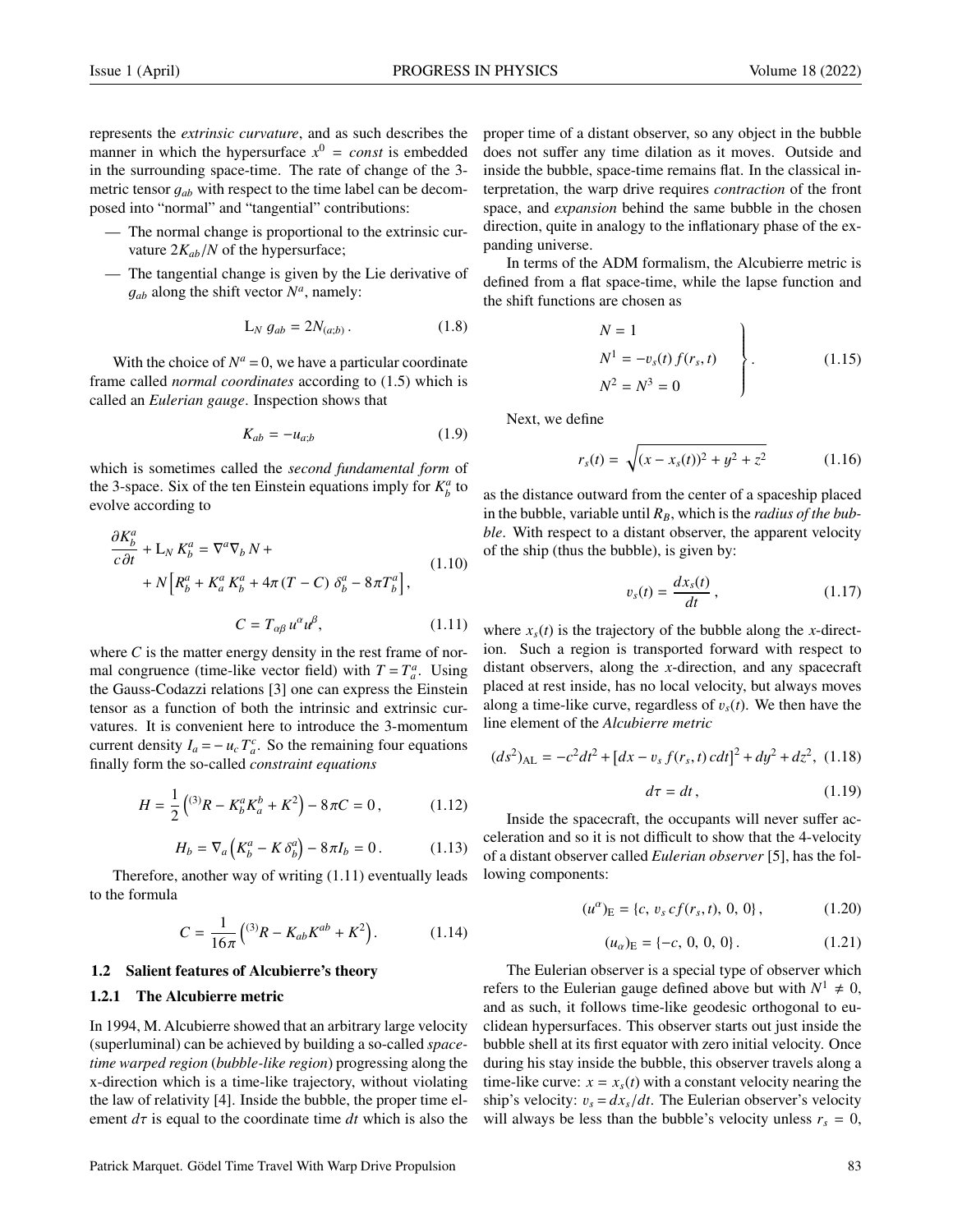i.e., when this observer is at the center of the spaceship located inside. After reaching the second region's equator, this observer decelerates and is left at rest while going out at the rear edge of the bubble.

The Eulerian observer's velocity is needed to evaluate the energy density required to create the bubble.(see below) The function  $f(r_s, t)$  is so defined as to cause space-time to contract on the forward edge and equally expanding on the trailtract on the forward edge and equally expanding on the trailing edge of the *bubble* as stated above. This is easily verified by using the expansion of the volume elements  $\theta = (u^{\alpha})_{E;\alpha}$ <br>given by given by

$$
\theta = \frac{v_s \, df}{(dx)_{\text{AL}}} \,. \tag{1.22}
$$

# 1.2.2 The Alcubierre function

The function  $f(r_s, t)$  is often referred to as a *top hat function*<br>and Alcubierre originally chose the following form and Alcubierre originally chose the following form

$$
f(r_s, t) = \frac{\tanh\left\{\sigma(r_s + R_B)\right\} - \tanh\left\{\sigma(r_s - R_B)\right\}}{2\tanh\left\{\sigma R_B\right\}}, \quad (1.23)
$$

where  $R_B > 0$  is the *radius of the bubble*, and  $\sigma$  is a *bump parameter* which can be used to "tune" the wall thickness of the bubble. The larger this parameter, the greater the contained energy density, for its shell thickness decreases. Moreover the absolute increase of  $\sigma$  means a faster approach of the condition

$$
\lim f(r_s, t) = 1, \text{ for } r_s \in (-R_B, R_B), \text{ otherwise } \sigma \to \infty.
$$

In the ADM formalism the expansion scalar is shown to be

$$
\theta = \partial_1 N^1 = -\text{Trace } K_{ab} \,, \tag{1.24}
$$

which, with (1.13), becomes

$$
\theta = v_s \frac{df}{dr_s} \frac{x_s}{r_s} \,. \tag{1.24bis}
$$

Note that the Natàrio warp drive evades the problem of contraction/expansion, by imposing the divergence free constraint to the shift vector  $\nabla [v_s^2 f^2(r_s, t)] = 0$  [6].<br>Obviously the shape of the function f in

Obviously, the shape of the function *f* induces both a volume contraction and expansion ahead and behind of the bubble. Let us now write down the Alcubierre metric in the equivalent form

$$
(ds2)Al = -[1 - vs2 f2 (rs, t)] c2 dt2 -- 2 vs f c dt dx + dx2 + dy2 + dz2,
$$
 (1.25)

which puts in evidence the covariant components of the metric tensor

$$
(g_{00})_{\text{Al}} = -[1 - v_s^2 f^2(r_s, t)]
$$
  
\n
$$
(g_{01})_{\text{Al}} = (g_{10})_{\text{Al}} = -v_s f(r_s, t)
$$
  
\n
$$
(g_{11})_{\text{Al}} = (g_{22})_{\text{Al}} = (g_{33})_{\text{Al}} = 1
$$
\n(1.26)

### 1.2.3 Energy conditions

With the components (1.26), the Einstein-Alcubierre tensor is written

$$
(G^{\alpha\beta})_{\text{Al}} = (R^{\alpha\beta})_{\text{Al}} - \frac{1}{2} (g^{\alpha\beta})_{\text{Al}} R, \qquad (1.27)
$$

$$
(T^{\alpha\beta})_{\text{Al}} = \frac{c^4}{8\pi} (G^{\alpha\beta})_{\text{Al}}.
$$
 (1.28)

The *weak energy condition* (WEC) stipulates [7] that we must always have

$$
C_{\text{Al}} = (T^{\alpha\beta})_{\text{Al}} (u_{\alpha})_{\text{E}} (u_{\beta})_{\text{E}} \ge 0 \tag{1.29}
$$

From (1.14) we see that there in the Alcubierre space-time  $^{(3)}R = 0$ . Thus we get

$$
C_{\rm Al} = \frac{1}{16\pi} \left( K^2 - K_{ab} K^{ab} \right),\tag{1.30}
$$

$$
C_{\text{Al}} = \frac{1}{16\pi} \left[ (\partial_1 N^1)^2 - (\partial_1 N^1)^2 - 2(\partial_2 N^1)^2 - 2(\partial_3 N^1)^2 \right],
$$
 (1.31)

$$
(T^{00})_{\text{Al}} (u_0)_{\text{E}} (u_0)_{\text{E}} = (T^{00})_{\text{Al}} = -\frac{c^4}{32\pi} v_s^2 \left[ \left( \frac{\partial f}{\partial y} \right)^2 + \left( \frac{\partial f}{\partial z} \right)^2 \right] < 0.
$$
 (1.32)

By taking into account the form of (1.23) we find the energy density:

$$
(T^{00})_{\text{Al}} = -\frac{c^4}{32\pi} (v_s)^2 \left(\frac{df}{dr_s}\right)^2 \frac{y^2 + z^2}{r_s^2} \,. \tag{1.33}
$$

This expression is unfortunately negative as measured by the Eulerian observer, and therefore it violates the weak energy conditions.

#### 2 Reducing the energy density

#### 2.1 A new configuration

Inside this bubble a spacecraft is engineered with a surrounding "shell" of thickness,  $R_e - R_i$ , where  $R_e$  is the outer radius, and  $R_i$  the inner radius. Now, let us consider a fluid of density  $\rho$  carrying a charge  $\mu$  which fills this shell. By applying an electromagnetic field with a 4-potential  $A_\alpha$  inside the shell, the whole spacecraft surrounded by the charge density will follow a specific *Finslerian geodesic* [8] provided the ratio  $\mu/\rho$  remains constant all along the trajectory

$$
ds_{\text{shell}} = ds + \frac{\mu}{\rho} A_{\alpha} dx^{\alpha}, \qquad (2.1)
$$

where  $ds = \sqrt{\eta_{\alpha\beta} dx^{\alpha} dx^{\beta}}$ <br>Therefore we may w

Therefore we may write the metric (neglecting the nonquadratic term)

$$
(ds2)shell = ds2 + \left(\frac{\mu}{\rho} A_{\alpha} dx^{\alpha}\right)^{2}.
$$
 (2.2)

84 **Patrick Marquet. Gödel Time Travel With Warp Drive Propulsion** is not provided to provide the Propulsion in P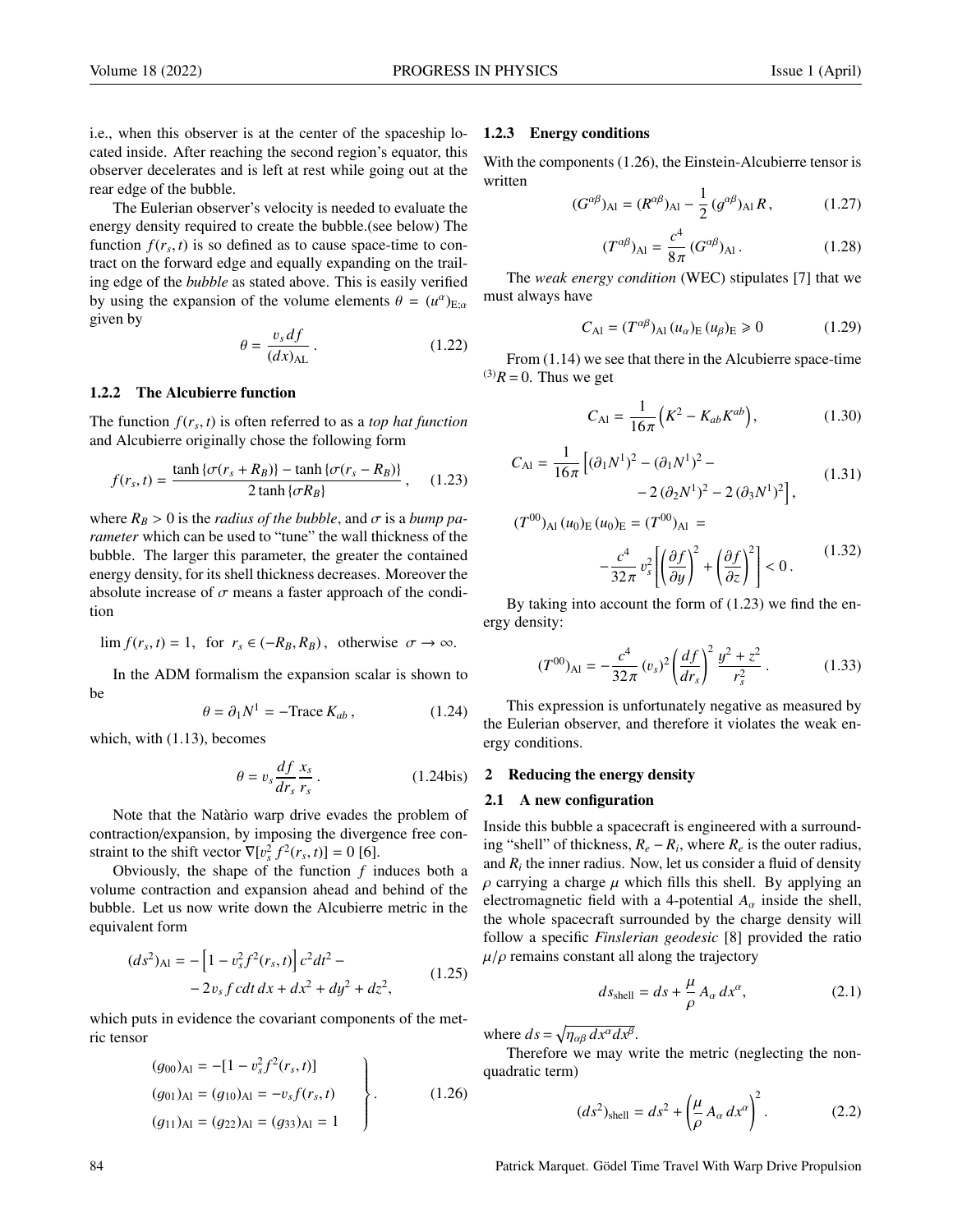Now, the shell containing the charge  $\mu$  which is acted upon by the potential  $A_{\alpha}$ , must be included in the formulation of the metric (1.25). This can be achieved in a manner not too dissimilar to the one chosen in [9, 10]. First we have for the time component of the interaction term

$$
\frac{\mu}{\rho} iA_0 dx^0 = \frac{\mu}{\rho} \Phi c dt, \qquad (2.3)
$$

where  $\Phi$  is the scalar potential. The metric tensor time component in (2.2) becomes

$$
g_{00} = -\left(1 + \frac{\mu}{\rho} \Phi\right)^2.
$$
 (2.4)

The remaining spatial components  $(\mu/\rho)A_a dx^a$  can be ne-<br>ted if the 3-velocity of the global charges carrier (spaceglected if the 3-velocity of the global charges carrier (spacecraft) is low, since in this case the 3-density current is equal to  $j_a = \mu v_a \approx 0$ . Hence, the metric (2.2) would reduce to

$$
ds^{2} = -\left(1 + \frac{\mu}{\rho}\Phi\right)^{2} + dz^{2} + dx^{2} + dy^{2}.
$$
 (2.5)

In the framework of the Alcubierre metric, the spaceship shell is part of the warp drive bubble and as such the interaction term should be a function of  $r_s$ ,  $R_B$ ,  $\sigma$ , and the thickness  $(R - R)$  but not the speed *v*  $(R_e - R_i)$  but not the speed  $v_s$ .<br>Therefore we are led to de

Therefore we are led to define the lapse function as

$$
N = \sqrt{1 + iS^2},\tag{2.6}
$$

where

$$
S = \frac{1}{2} \left\{ 1 + \tanh \left[ \sigma (r_s + R_e)^2 \right] \right\}^{-\frac{a\Phi\mu}{\rho}}.
$$
 (2.7)

The dimensionless factor a delimits the shell thickness

$$
a = (R_e - R_i)^{-1} \int_{R_i}^{R_e} dR, \qquad (2.7 \text{bis})
$$

and (2.7) is verified from the center of the spacecraft location to the ext. bubble wall  $R_e$ , where  $f = 1$ .

The Alcubierre metric (1.25) can then be re-written as

$$
ds^{2} = -[N^{2} - v_{s}^{2}f^{2}(r_{s})]c^{2}dt^{2} -
$$
  
- 2v<sub>s</sub>f(r<sub>s</sub>) cdt dx + dz<sup>2</sup> + dx<sup>2</sup> + dy<sup>2</sup>. (2.8)

From the internal radius  $R_i$  throughout the spacecraft interior, there is no charge, and we see that the space is Minkowskian so that the spacecraft and its occupants will never suffer any tidal forces nor time dilation as per (1.10bis).

From the metric (2.8), it is now easy to infer the Eulerian observer's velocity components. We have

$$
c^{2} = -c^{2} \left(N^{2} - v_{s}^{2} f^{2}\right) \left(\frac{dt}{d\tau}\right)^{2} - 2v_{s} f c \frac{dt}{d\tau} u_{E} + u_{E}^{2}. \tag{2.9}
$$

The Eulerian observer travels along the geodesic where he "sees"

$$
\frac{dt}{d\tau} = N^{-1},\tag{2.10}
$$

which yields

$$
0 = u_{\rm E}^2 - 2v_s f c N^{-1} u_{\rm E} + v_s^2 f^2 c^2 N^{-2}
$$
 (2.11)

and finally we obtain

$$
u_{\rm E} = v_s f c N^{-1},\tag{2.12}
$$

$$
(u^{\mu})_{\mathcal{E}} = \left\{ c \, N^{-1}, \, v_s \, f \, c \, N^{-1}, \, 0, \, 0 \right\},\tag{2.13}
$$

$$
(u_{\mu})_{\text{E}} = \{-cN, 0, 0, 0\}.
$$
 (2.14)

# 2.2 The energy required for the propulsion

If we insert *N* into (1.30), the formula

$$
C_{\text{Al}} = (u_0)_{\text{E}} (u_0)_{\text{E}} T^{00} \tag{2.15}
$$

yields the new energy density requirement

$$
T^{00} = -\frac{c^4}{32\pi} \frac{v_s^2 (y^2 + z^2)}{N^4 r_s^2} \left(\frac{df}{dr_s}\right)^2.
$$
 (2.16)

Now, recalling the form (2.6) for *N*, we have

$$
N^4 = \left(1 + iS^2\right)^2 < 0. \tag{2.17}
$$

Thus the energy conditions  $T^{00} \ge 0$  are obviously always satisfied. Therefore we may choose the factor *N* (thereby *S* ) arbitrarily large so as to substantially reduce the required energy density for the ship frame.

*The higher the charge and the potential, the lower the energy requirement.*

In the closed volume *V* of the spacecraft shell one can inject a flow of electrons according to the constant ratios

$$
\frac{\mu}{\rho} = \frac{\sum_{V} e}{\sum_{V} m}.
$$
\n(2.18)

We see that the leptonic lightweight would have the capacity to lower the negative energy even further. The splitting shell-inner part of the spacecraft frame, is really the hallmark of the theory here: it implies that the proper time  $\tau$  of the inner part of the spacecraft is not affected by the term *N*.

# PART II

In "The Time Machine" (1895), the novel by H. G. Wells, an English scientist constructs a machine which allows him to travel back and forth in time. The history of fascinating idea of time travel can be traced back to Kurt Gödel who found a solution of Einstein's field equations that contains closed time-like curves (CTCs) [11]. Those make it theoretically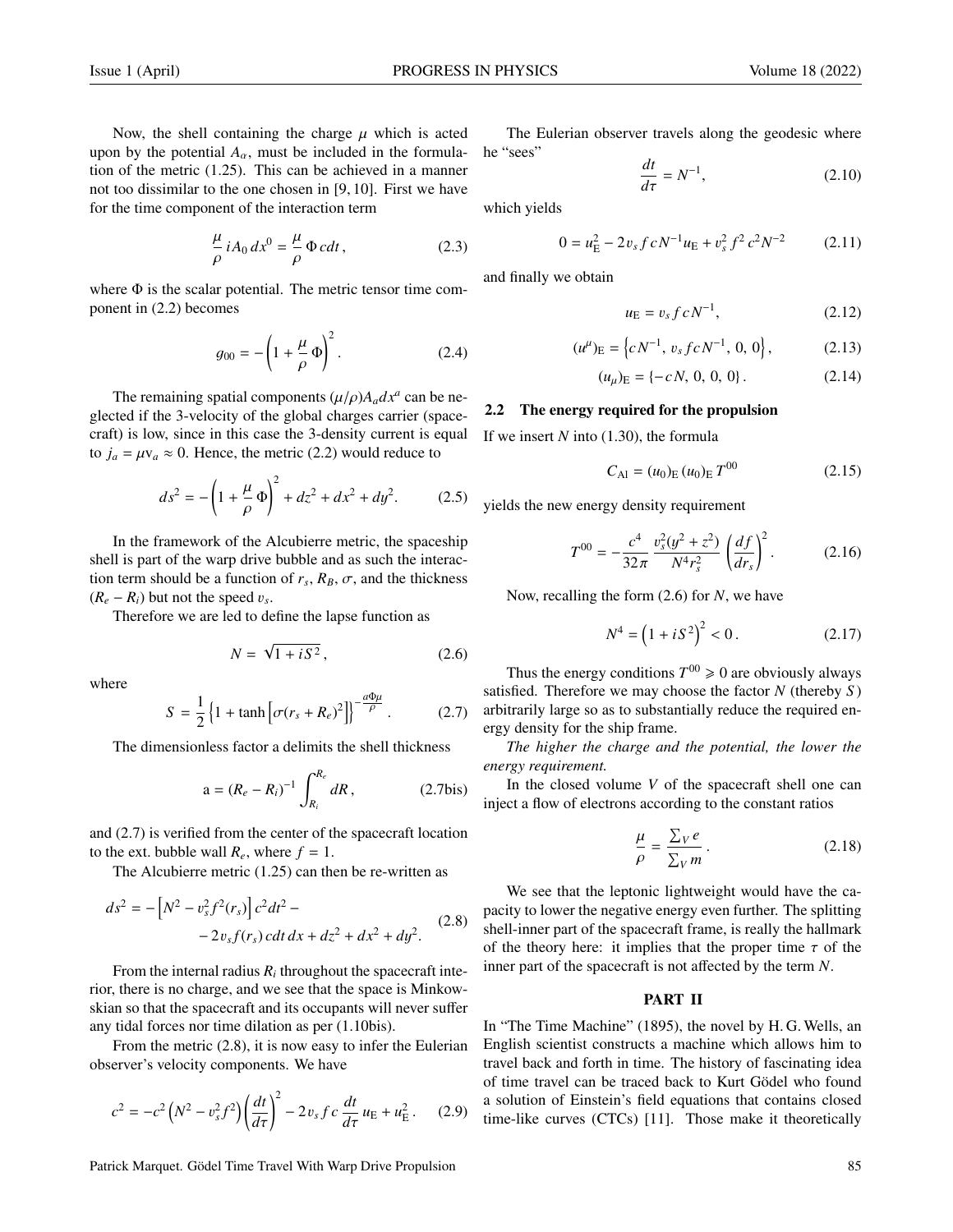feasible to go on journey into one's own past. In our previous publication [12], we formally demonstrated that Gödel's model was not just a mere (speculative) cosmological model as is was always accepted, but an ordinary metric with own physical properties.

Upon these results we develop here the bases for a possible time travel mode of displacement.

# 3 Reformulation of Gödel's metric (reminder)

The classical Gödel line element is generically given by the interval

$$
ds^{2} = a^{2} \left( dx_{0}^{2} - dx_{1}^{2} + dx_{2}^{2} \frac{e^{2x_{1}}}{2} - dx_{3}^{2} + 2 e^{x_{1}} dx_{0} dx_{2} \right)
$$
 (3.1)

or, equivalently,

$$
ds^{2} = a^{2} \left[ -dx_{1}^{2} - dx_{3}^{2} - dx_{2}^{2} \frac{e^{2x_{1}}}{2} + (e^{x_{1}} dx_{2} + dx_{0})^{2} \right], \quad (3.2)
$$

where  $a > 0$  is a constant.

In our theory, we assumed that *a* is slightly space-time variable and we set

$$
a^2 = e^{2U}.\tag{3.3}
$$

As a result, the Gödel metric tensor components are conformal to the real Gödel metric tensor  $g_{\mu\nu}$ 

$$
(g_{\mu\nu})' = e^{2U} g_{\mu\nu}, \qquad (g^{\mu\nu})' = e^{-2U} g^{\mu\nu}.
$$
 (3.4)

The exact Gödel metric reads now

$$
(ds^2)' = e^{2U} \left[ dx_0^2 - dx_1^2 + dx_2^2 \frac{e^{2x_1}}{2} - dx_3^2 + 2e^{x_1} (dx_0 dx_2) \right].
$$
 (3.5)

This implies that this metric is a solution of the field equations describing a peculiar perfect fluid [13–15]

$$
G_{\mu\beta} = \varkappa \left[ (\rho + P) u_{\mu} u_{\beta} - P g_{\mu\beta} \right]. \tag{3.6}
$$

The model is likened to a fluid in rotation with mass density  $\rho$  and pressure *P*. The positive scalar *U* is shown to be:

$$
U(x^{\mu}) = \int \frac{dP}{\rho + P} \,. \tag{3.7}
$$

From (3.4) and (3.6) one formally infers that the flow lines of matter of the fluid follow conformal geodesics given by

$$
s' = \int e^U ds. \tag{3.8}
$$

The hallmark of the theory is the substitution (3.3): the Gödel space-time is no longer the representation of a cosmological model but it is relegated to the rank of an ordinary metric where its physical properties could allow for a possible replication.

#### 4 Closed time-like curves

With Gödel one defines new coordinates  $(t, r, \phi)$  which in the reformulated version lead to the line element

$$
ds^{2} = 4 e^{2U} \Big[ dt_{G}^{2} - dr^{2} + (\sinh^{4} r - \sinh^{2} r) d\phi^{2} +
$$
  
+ 2 \sqrt{2} \sinh^{2} r d\phi dt \Big]. \t(4.1)

This metric exhibits the rotational symmetry of the solution about the chosen Gödel  $t_G$ -time axis where  $r = 0$  orthogonal to the hyperplane  $(x, y, z)$ , since we clearly see that the spatial components of the metric tensor and its covariant derivative do not depend on *f*. For  $r \ge 0$ , we have  $0 \le \phi \le 2\pi$ . If a curve  $r<sub>G</sub>$  is defined by  $sinh<sup>4</sup> r = 1$ , that is

$$
r_{\rm G} = \ln\left(1 + \sqrt{2}\right),\tag{4.2}
$$

the circle  $r > \ln(1 +$ <br>"hyperplane"  $t_c = 0$  $\sqrt{2}$ ), i.e.  $(\sinh^4 r - \sinh^2 r) > 0$  in the "hyperplane"  $t_G = 0$ , is a *closed time-like curve* (which is not a *geodesic line*!). Here  $r_G$  is referred to as the *Gödel radius*.

The circle of radius  $r<sub>G</sub>$  is a *light-like curve*, where the light cones are tangential to the hyperplane  $(x, y, z)$  of zero  $t<sub>G</sub>$ . Photons trajectories reaching this radius are closing up, therefore *r*<sup>G</sup> constitutes a *chronal horizon* beyond which an observer located at the origin  $(r = 0)$  cannot detect them. The following quantity corresponds to  $r_G$ , it is  $(ds^2)' = e^{2U} ds^2 = 0$  with  $e^{2\bar{U}} \neq 0.$ 

For  $r > r_G$  the light cone opens up and tips over until its future part reaches the negative values of  $t<sub>G</sub>$ . In this an *achronal domain*, any closed curve is a time-like curve. The conformal line  $s' = \int e^U ds$ , the integral of which is performed over the curve length is always a time-like geodesic provided the following transformation is applied

$$
t = t_G + \tanh\left(\frac{r - r_G}{r_G}\right)\sqrt{x^2 + y^2}
$$
, (4.3)

where  $r - r<sub>G</sub>$  measures the distance from the Gödel radius onward. So long as  $r < r_G$ , then *t* coincides with the Gödel time axis  $t_G$ . When  $r > r_G$ , then  $t_G = 0$  and the time coordinate  $t$ becomes space-like as viewed from within the Gödel spacetime. The Gödel space coordinates should then be transformed as follows

$$
x(\text{resp. } y, z) = x_{G} - (x_{G} + x_{N}) \tanh\left(\frac{r - r_{G}}{r_{G}}\right).
$$
 (4.4)

For  $r < r_G$ ,  $x$  (resp.  $y$ ,  $z$ ) coincides with the Gödel spacetime coordinates  $x_G$  (resp.  $y_G$ ,  $z_G$ ) of the hyperplane  $(x, y, z)$ . For  $r > r_G$ ,  $x$  (resp.  $y$ ,  $z$ ) coincides with a new coordinate  $x_N$  (resp.  $y_N$ ,  $z_N$ ) distinct from  $x_G$  (resp.  $y_G$ ,  $z_G$ ).

### 5 Time displacement mode

# 5.1 Creating a "bubble" along a Gödel curve

As we demonstrated, the conformal factor  $e^{2U}$  is not related to the hypothetical cosmological constant Λ.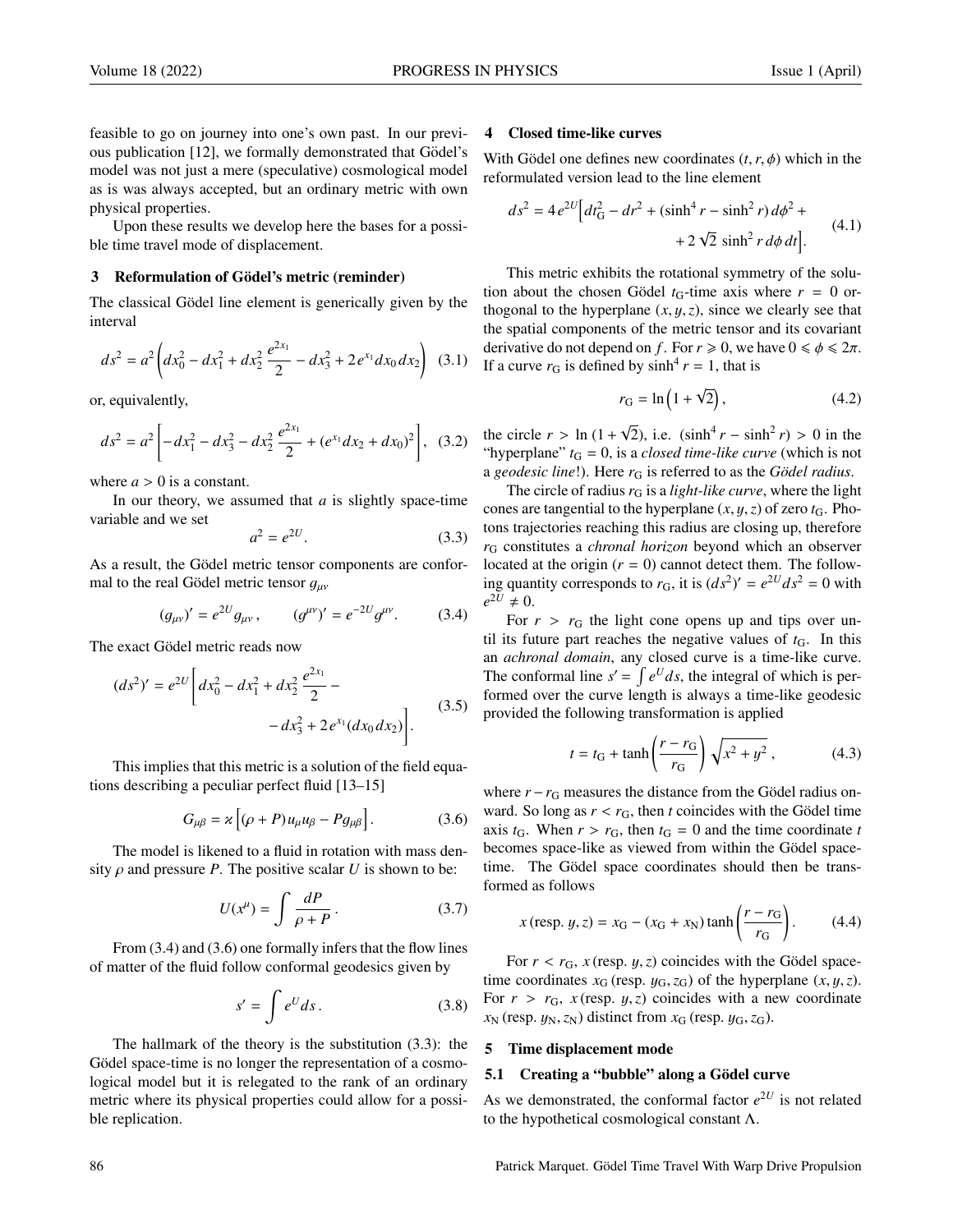It is therefore possible to adjust the factor *U* in order to create a pressureless singularity within the new Gödel spacetime. In the following such a singular region is likened to the warp drive "bubble" which is bound to move along a Gödel curve.

The bubble follows the trajectory  $x<sub>s</sub>(t)$  where the time coordinate *t* satisfies here (4.3). Therefore for  $R \le R_B$ , the bubble is assumed to be ruled by the new Alcubierre metric (2.8) expressed with the signature −2

$$
ds^{2} = (N^{2} - v_{s}^{2} f^{2}) c^{2} dt^{2} - 2v_{s} f(r_{s}) c dt dx - d z^{2} - d x^{2} - d y^{2}.
$$
 (5.1)

This space-time is thus regarded as *globally hyperbolic* and the bubble will never know whether it moves along a CTC. As a result,the bubble is seen by a specific observer (see below) as being transported forward along the *x*-direction *tangent* to a CTC beyond the Gödel radius  $r<sub>G</sub>$ . In the absence of charge outside of the bubble ( $R > R_B \rightarrow \infty$ ), there is  $f = 0$ and we retrieve Gödel's metric  $(2.1)$ .

# 5.2 Gödel chronal horizon

At the origin of the coordinate system, the axis of the light cone is orthogonal to the (*x*, y,*z*) hyperplane as described above by the metric  $(2.1)$ . The circle of radius  $r<sub>G</sub>$  is a *lightlike curve*, where the light cones are tangential to the plane of constant (or zero) *t* and photons trajectories reaching this radius are closing up, therefore  $r<sub>G</sub>$  constitutes a *chronal horizon*. Such an horizon is a special type of the *Cauchy horizon* beyond which an observer located at the origin (*r* = 0) cannot detect them. With increasing  $r > r<sub>G</sub>$  the light cones continue to keel over and their opening angles widen until their future parts reach the negative values of *t*. In this an *achronal domain*, any closed curve is a time-like curve. As a result, the bubble follows a reversed chronological sequence with respect to the coordinate *t*.

The bubble moves backwards in time and travels into the past of a specific observer resting at  $r = 0$  whose proper time satisfies  $\tau = t$ . After regressing, once  $r < r_G$ , the bubble can return to the original causal domain at the departing coordinate time *t*, thus slightly aging with respect to the rest observer depending on its trip own time duration.

#### Concluding remarks

Without going into details of a sound engineering, we have just briefly sketched the basic principle of the existing theory using electromagnetism and charged current to suit the warp drive propulsion. Our approach heavily relies on a specific configuration describing a spacecraft located inside a warp drive bubble, which certainly deserves further scrutiny. In order to avoid an additional heavy treatment of the warp drive subject we have skipped some of the important aspects of the topic, as for example the causally separation of the bubble center to the outer edge of the bubble wall and beyond.

For further rigorous studies of classical warp drive physics, one can refer to [16–19]. Unlike our concept all of these theories rely on negative energy contributions also referred to as "exotic energy" or "exotic matter" [20]. Such form of energy has never been detected so far, although its theoretical production based on a L. de Broglie's publication [21] has been suggested in [22]. By introducing a "complex" potential, our warp drive concept does not require any form of exotic matter.

As a space-time short-cut Morris, Thorne et al. [23] derived a specific static wormhole comparable to the Einstein-Rosen-bridge. Combining two wormholes with a distorted one the authors could produce a time lag which would act as a time machine. Of particular interest is the recent paper published by Tippett and Tsang [24] where the Alcubierre warp is applied to a CTC. Like in our theory, a bubble of curvature travels along a closed trajectory and is ruled by a Rindler geometry. At any rate Exotic matter is still required.

Natàrio investigated an "optimal time travel" in the Gödel universe for a particle bound to accelerate along a CTC [25]. For this purpose, the well known Rocket Equation trajectories in general relativity are here applied to a CTC. Natario ` however keeps the factor  $a = 1$  (and the cosmological constant  $\Lambda = -\frac{1}{2}$ ), which necessarily restricts again this field of research to a finely tuned universe space-time. In contrast to all those attempts and related theories, the model we suggest here is derived from a reformulated Gödel metric that exhibits consistent physical properties which are known to exist. Because of this reformulation, new physical conditions render plausible a system which may accommodate a potential time machine.

The basic engineering we presented in here, pre-suppose a high level of technological accuracy, which is far from being reached by today's knowledge.

Billions of billions of distant galaxies must certainly harbour quite a great number of inhabitable worlds where advanced civilizations have certainly developed capabilities to allow for such interstellar propulsion modes. Indeed, our universe is 13.7 billion years old compared to the 4 billion years of our (marginal) Earth. Given this scale, an evolution difference of just one million years only between us and other extraterrestrial forms of thinking beings, is not unrealistic, and it implicitly means an incredible exponential degree of superior knowledge which is certainly beyond our common understanding.

Submitted on June 5, 2022

#### References

- 1. Arnowitt R., Deser S., Misner C. Dynamical structure and definition of energy in General Relativity. *Physical Review*, 1959, v. 116, no. 5, 1322–1330.
- 2. Kuchar K. Canonical methods of quantization. Quantum Gravity 2: A Second Oxford Symposium. Clarendon Press, Oxford Press, 1981, 329–374.